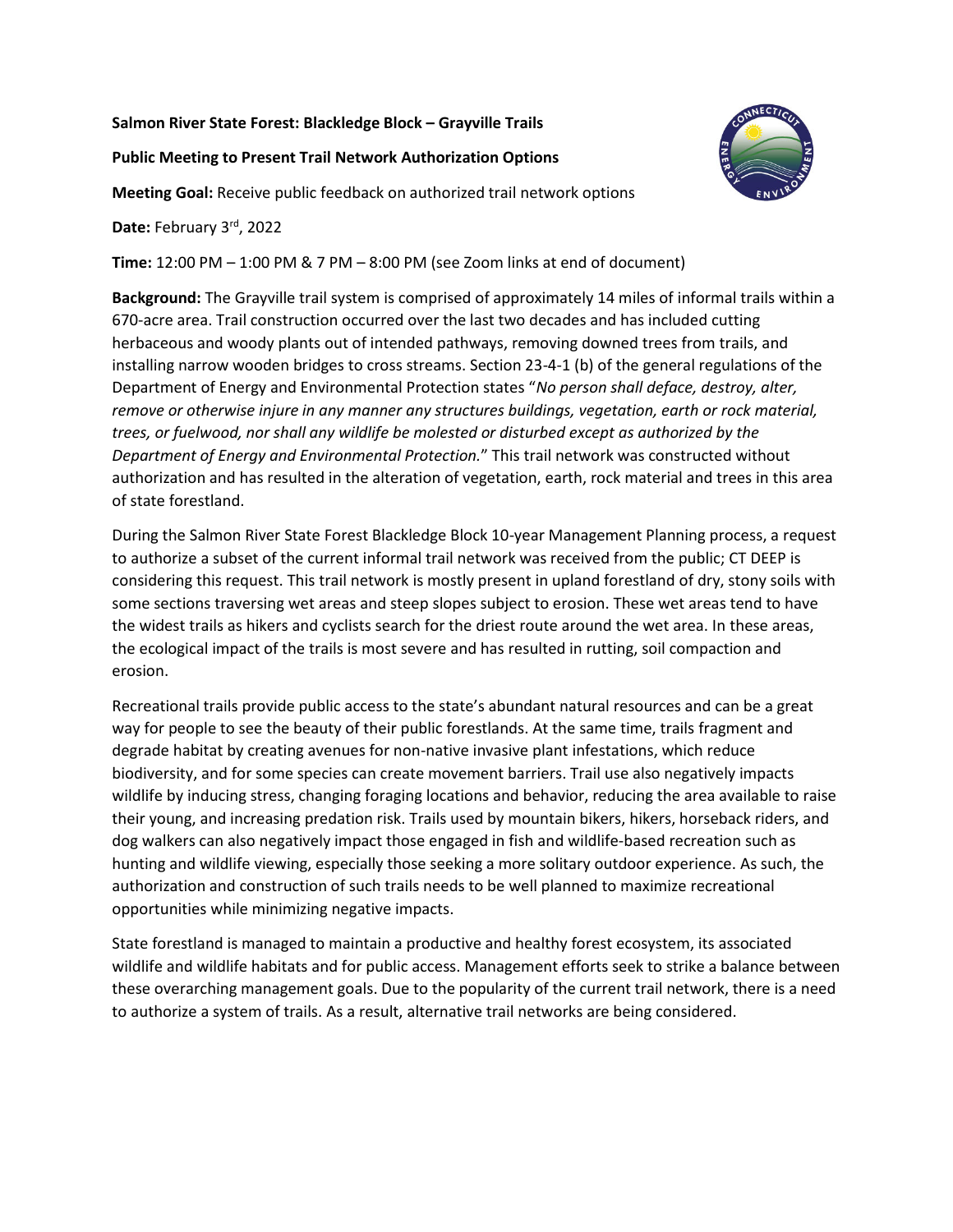## **Trail Density Considerations**

Public lands in Connecticut have a variety of designations. These designations provide a framework under which management goals and objectives can be crafted to align land management strategies and techniques with the intended purpose of said property. Public lands generally fall into one of three categories: Park, Forest or Wildlife Management Area (WMA). DEEP manages lands under all three categories for public access, however, within forests and WMA's recreational use is balanced with other land management objectives such as timber harvesting, field mowing, invasive species control, wildlife management, fish stocking, pheasant stocking, etc. As a result, trails on these lands may have a greater impact on other uses of these properties. Trail density metrics can be one way to quantify trail volume on a property and is a measurement land managers can use in an effort to balance the multitude of land uses. Currently, DEEP has not adopted trail density standards, however, MA DCR has implemented the following trail density standards for reference. This information was gathered from the MA DCR Trails Guidelines and Best Practices Manual and can be viewed by following this link [Trails Program \(mass.gov\).](https://www.mass.gov/doc/dcr-trails-guidelines-and-best-practices-manual/download)

### **Density Metric Examples**

| Low      | $0 - 3$ km/sqkm (1.8 miles / 247 acres)       |
|----------|-----------------------------------------------|
| Moderate | $3 - 6$ km/sqkm (1.8 to 3.7 miles/ 247 acres) |
| High     | $6 - 9$ km/sqkm (3.7 to 5.6 miles/ 247 acres) |

Excessive Greater than 9 km/sqkm

Reserves - DCR will strive to maintain a low density of trails (ideally less than 3 kilometers per square kilometer) that are not highly developed (class 1–3) within Reserves to protect their ecological and recreational intent. DCR may close trails to achieve the values of Reserves.

Parklands - A diverse mix of recreational activities will be allowed in the wide range of Parklands properties. While not every activity will be appropriate in every location, the range across the system could include athletic field uses such as baseball and soccer, intensive uses such as swimming pools, downhill ski areas and golf courses and dispersed recreational activities such as motorized and non‐ motorized trail uses. Agency policies, resource protection, public safety, and recreational goals will continue to determine activities that are encouraged and/or allowed in individual properties

Woodlands - DCR will strive to maintain a moderate to low density and diversity of trails within Woodlands (ideally less than 6 kilometers per square kilometer) that protects the objectives of each property as well as recreational access.

The current density of informal trails within the Grayville trail system is 5.2 miles/247 acres, which is considered high by the standards adopted by Massachusetts. Trail density is not the sole metric to gauge trail impacts, but it does provide guidance on what may be appropriate for a given section of land. Trail density combined with trail area of influence, local threatened/endangered and/or of special concern species, important habitat features, parking/access, trail usage and soil condition/disturbance should all be considered when evaluating the sustainability of a trail.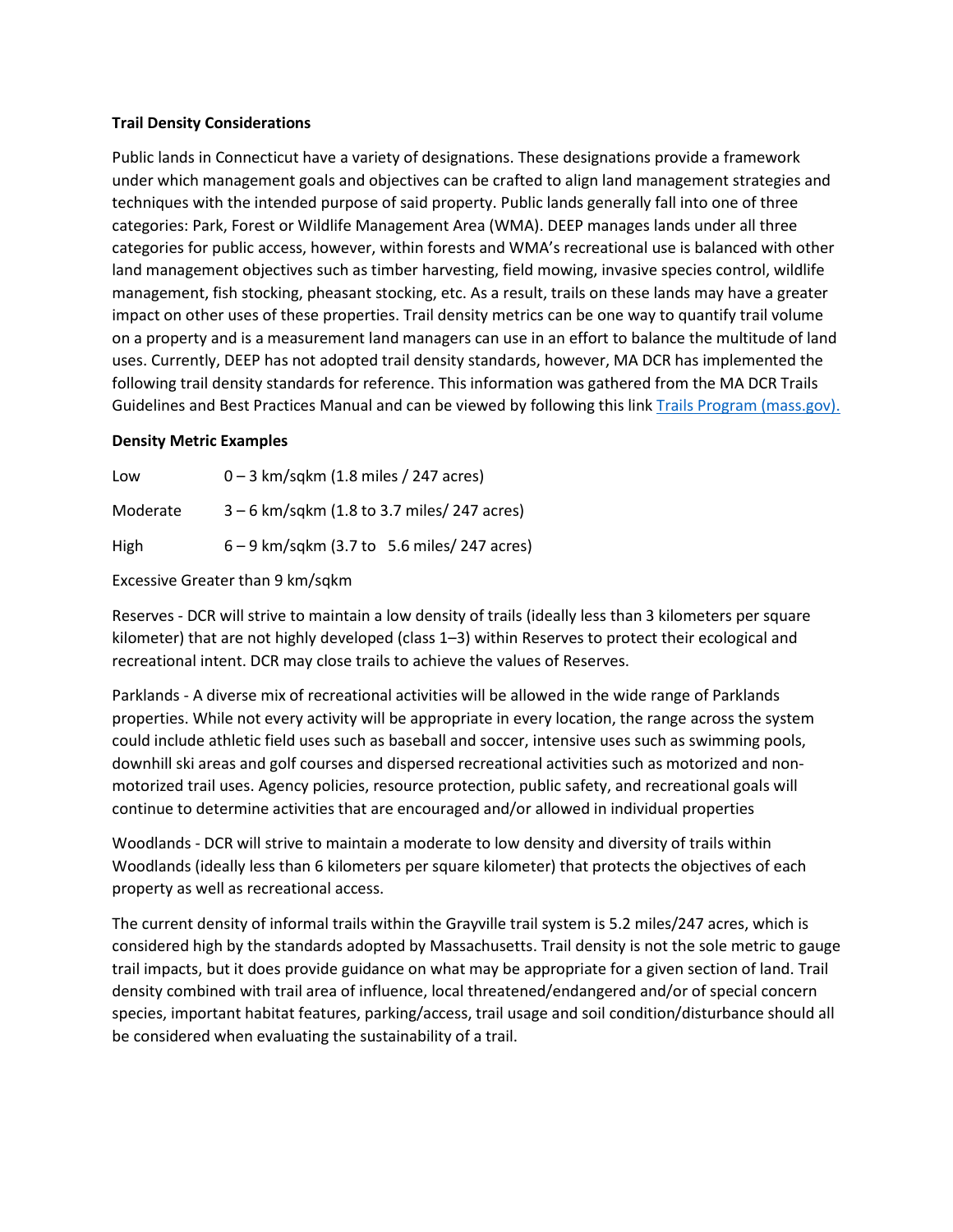Old Colchester Ra Ō **Alley Rd** Burows Hill Rd HOPE **Attawar** Uncasa  $\frac{1}{a}$ <sub>mRd</sub> North  $\ddot{\circ}$ ä. ø V. Related Hill Rd **RIVERLY** Hebron  $\overline{P}$  $\boxed{\mathsf{P}}$ Ď  $\overline{\mathbb{Q}}$ Hoa dly Rd Airline Tri Senate Brook Dr Congress Dr old Bachelo Lo Chitenden Rd Legend Trails to Remove 625 1,250  $2,500$ <br>Feet 0 Proposed Authorized Trail Access with Parking  $\mathcal{C}$  $\boxed{\mathsf{P}}$ 

**Trail Network Option # 1:** Proposal included in the first draft of the Forest Management Plan

Moderate Trail Density (2.2 miles/247 acres)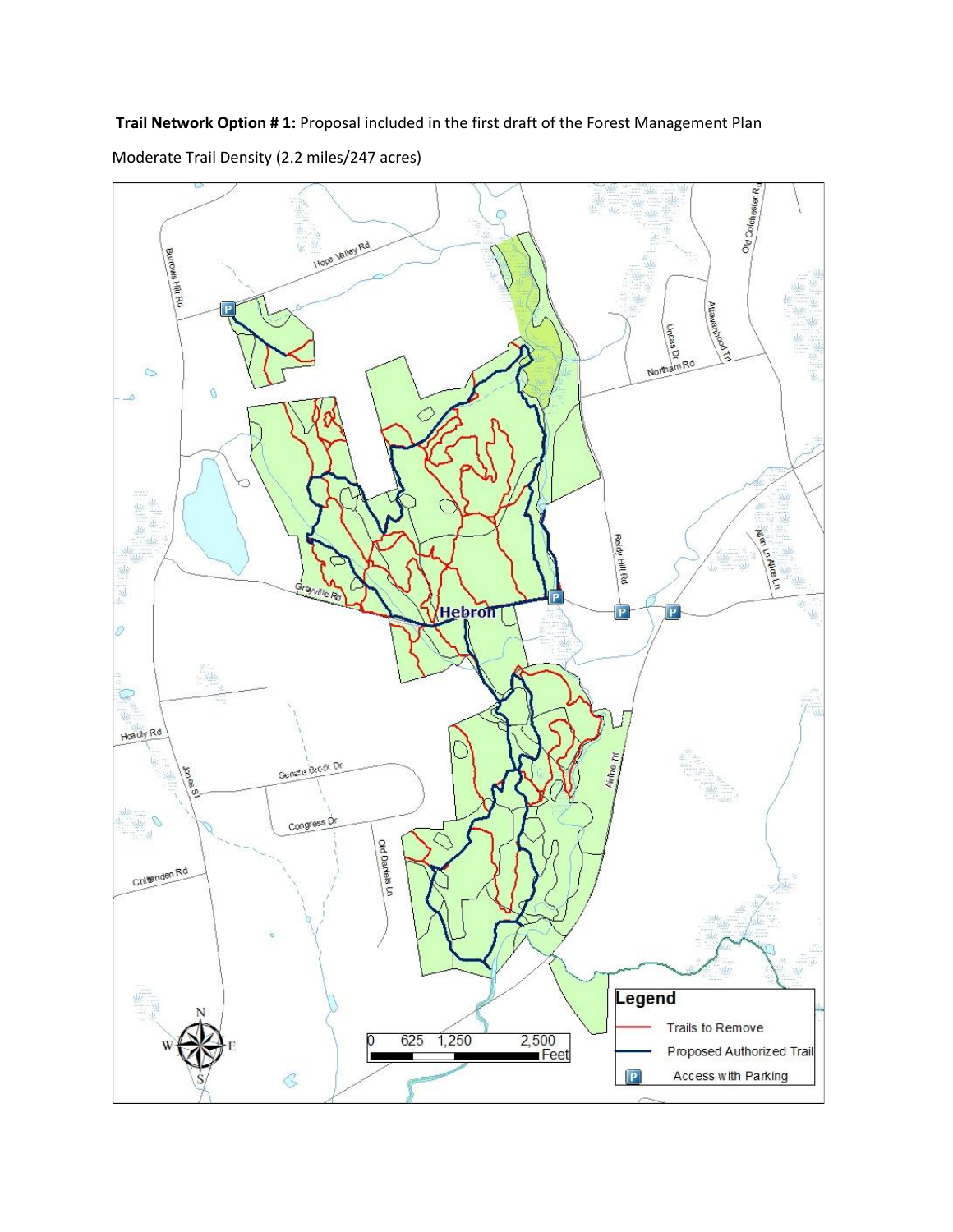# **Moderate Trail Density Details**

- Moderate trail density by standards noted in the "Trail Density Considerations" section of this document with a density of 2.2 miles per 247 acres.
- 6 miles in length with additional trails pending neighboring landowner permission

Presentations from DEEP staff, including forestry, fisheries, wildlife, bureau of outdoor recreation, and land acquisition and management.

Presentations will include trail network pros & cons – covering the following topics:

- Parking
- Trail maintenance
- Trail marking
- Wildlife considerations
- Impacts to neighboring landowners
- Informal trail removal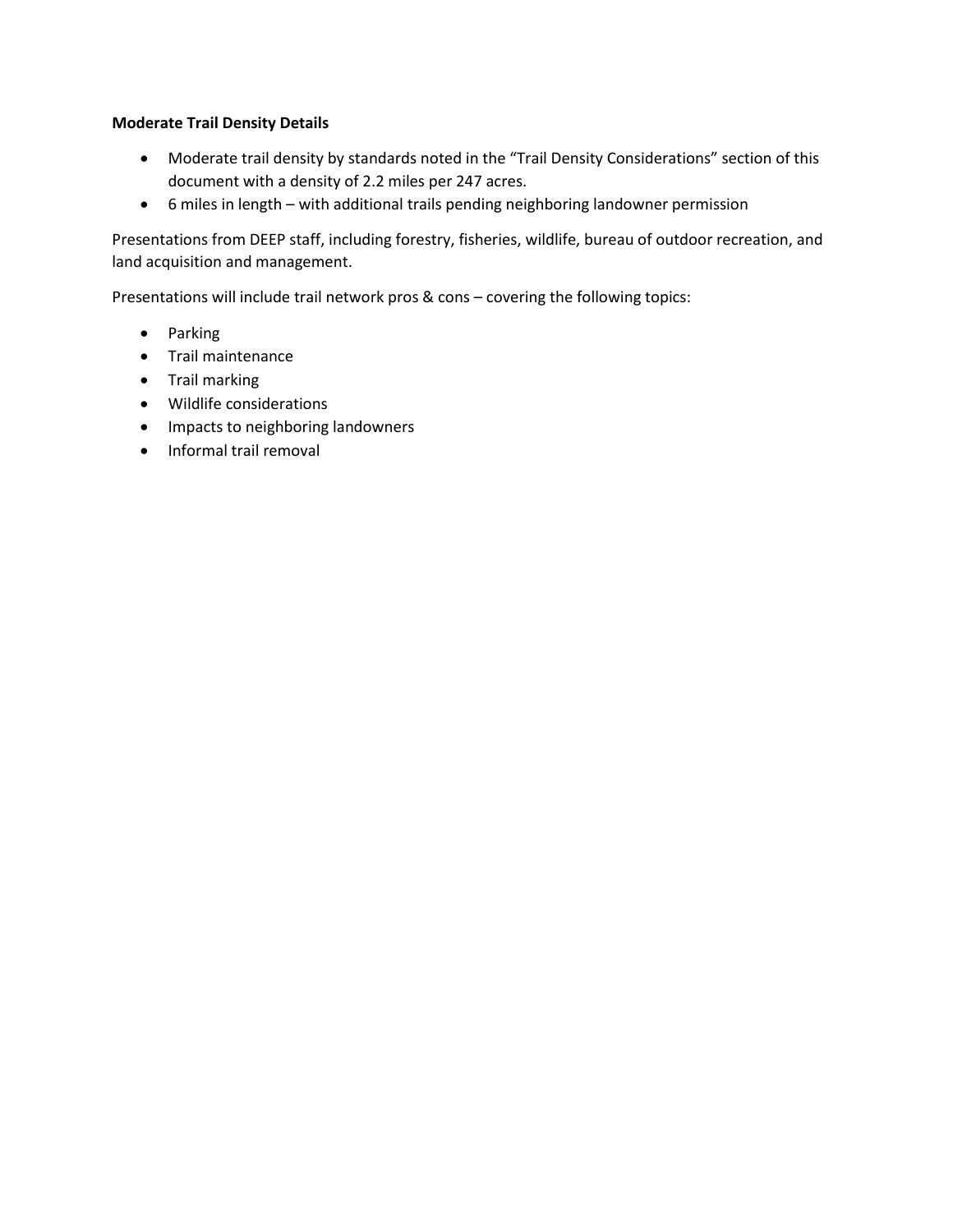**Trail Network Option # 2:** Revised proposal based on public comment and outreach



High Trail Density (4.1 miles/247 acres)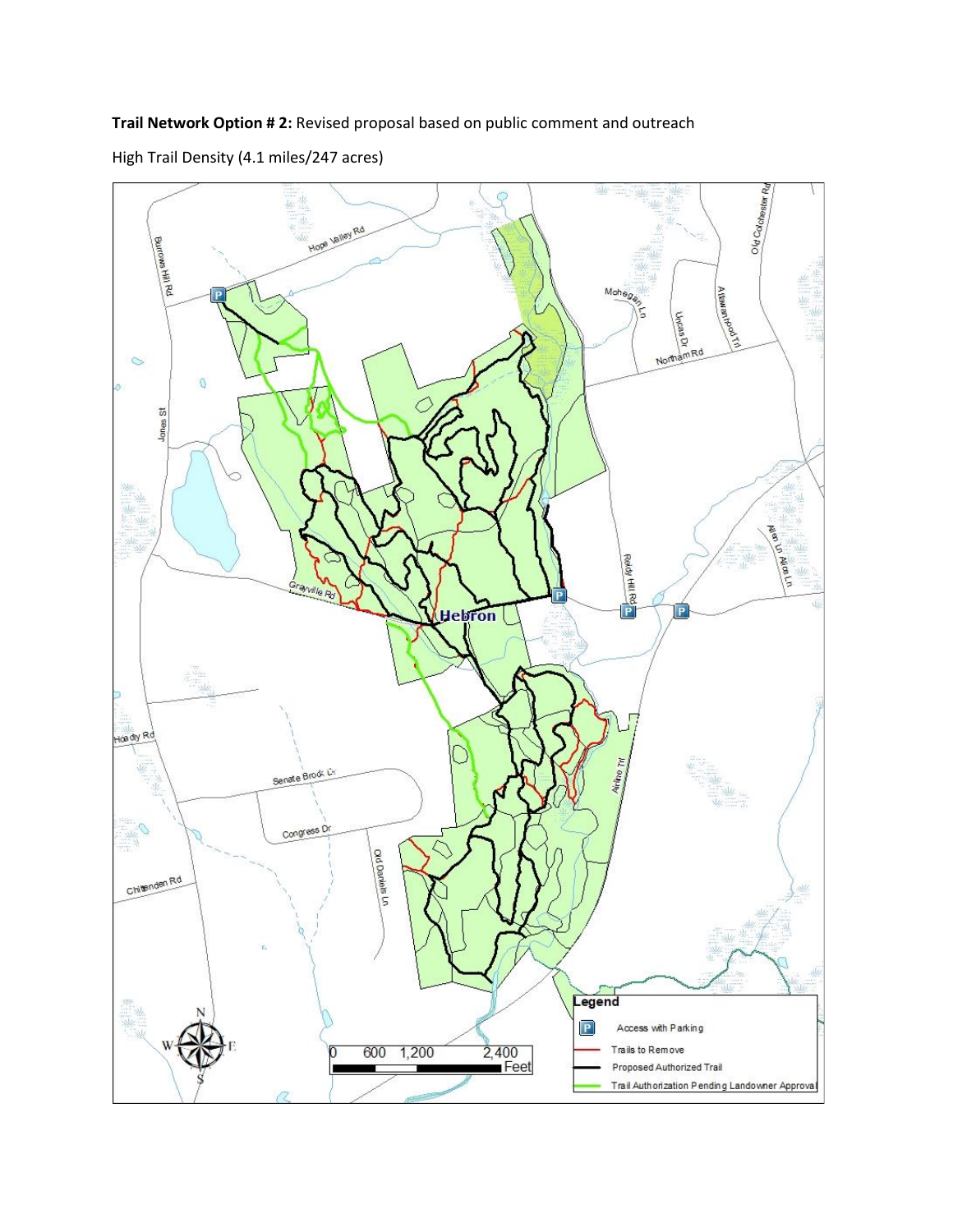# **High Trail Density Details**

- High trail density by standards noted in the "Trail Density Considerations" section of this document with a density of 4.1 miles per 247 acres.
- 11 miles in length with additional trails pending neighboring landowner permission

Presentations and trail rationale from DEEP staff, including forestry, fisheries, wildlife, bureau of outdoor recreation, and land acquisition and management.

Presentation will include trail network pros & cons – covering the following topics:

- Parking
- Trail maintenance
- Trail marking
- Wildlife considerations
- Impacts to neighboring landowners
- Informal trail removal

# **Public Forum**

Comments can be directed to:

Salmon River State Lands Forester - Nathan Piché

[Nathan.piche@ct.gov](mailto:Nathan.piche@ct.gov)

Public Comment Deadline: February 17, 2022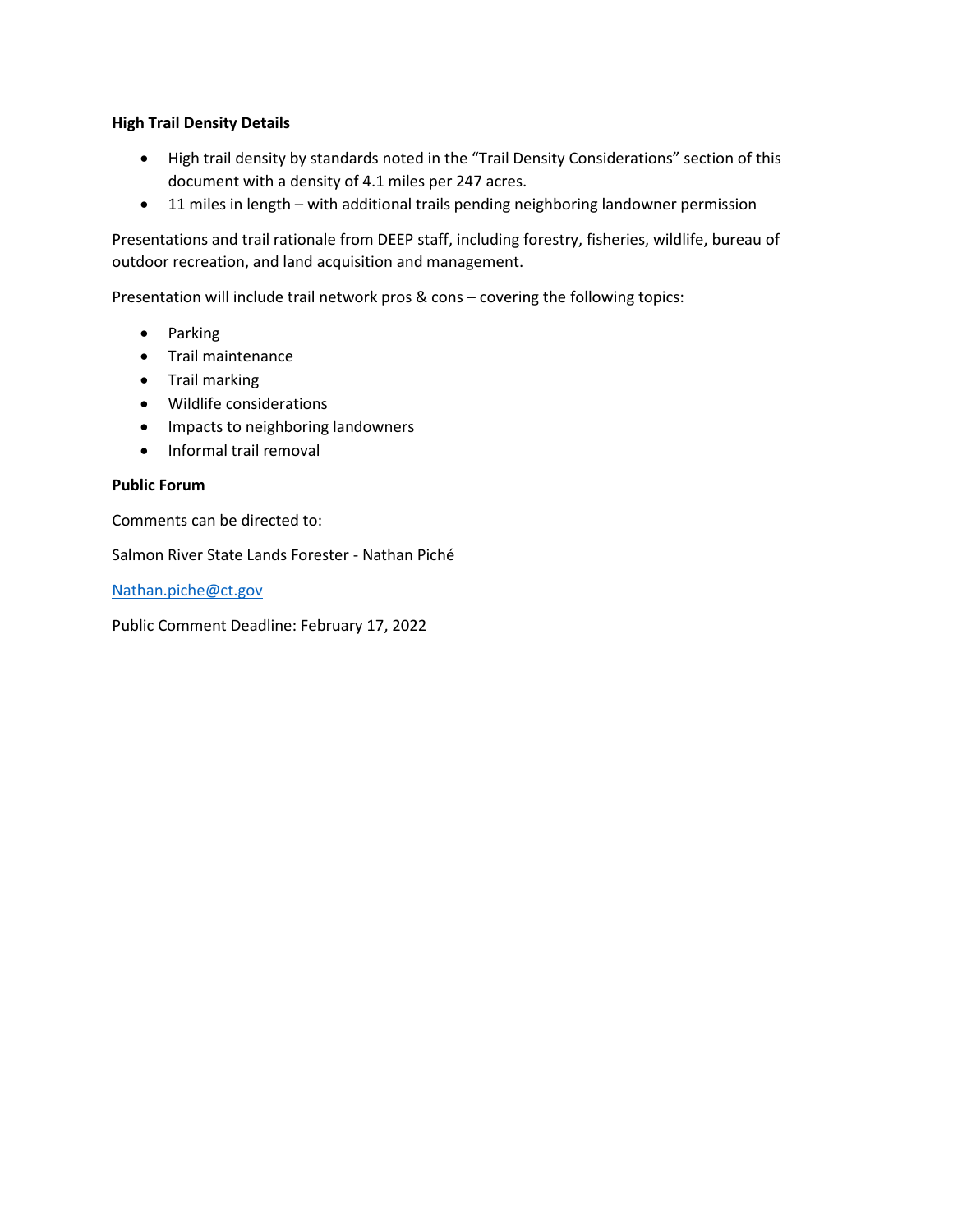#### **Zoom Meeting Links**

Noon:

Nathan Piche is inviting you to a scheduled Zoom meeting. Topic: Grayville Section Salmon River SF public outreach Time: Feb 3, 2022 12:00 PM Eastern Time (US and Canada) Join Zoom Meeting <https://ctdeep.zoom.us/j/99661901099> Meeting ID: 996 6190 1099 Passcode: 555953 One tap mobile +13126266799,,99661901099# US (Chicago) +16468769923,,99661901099# US (New York) Dial by your location +1 312 626 6799 US (Chicago) +1 646 876 9923 US (New York) +1 301 715 8592 US (Washington DC) +1 346 248 7799 US (Houston) +1 669 900 6833 US (San Jose) +1 253 215 8782 US (Tacoma) Meeting ID: 996 6190 1099 Find your local number[: https://ctdeep.zoom.us/u/as0oXrq5o](https://ctdeep.zoom.us/u/as0oXrq5o) Join by SIP [99661901099@zoomcrc.com](mailto:99661901099@zoomcrc.com) Join by H.323

162.255.37.11 (US West)

162.255.36.11 (US East)

115.114.131.7 (India Mumbai)

115.114.115.7 (India Hyderabad)

213.19.144.110 (Amsterdam Netherlands)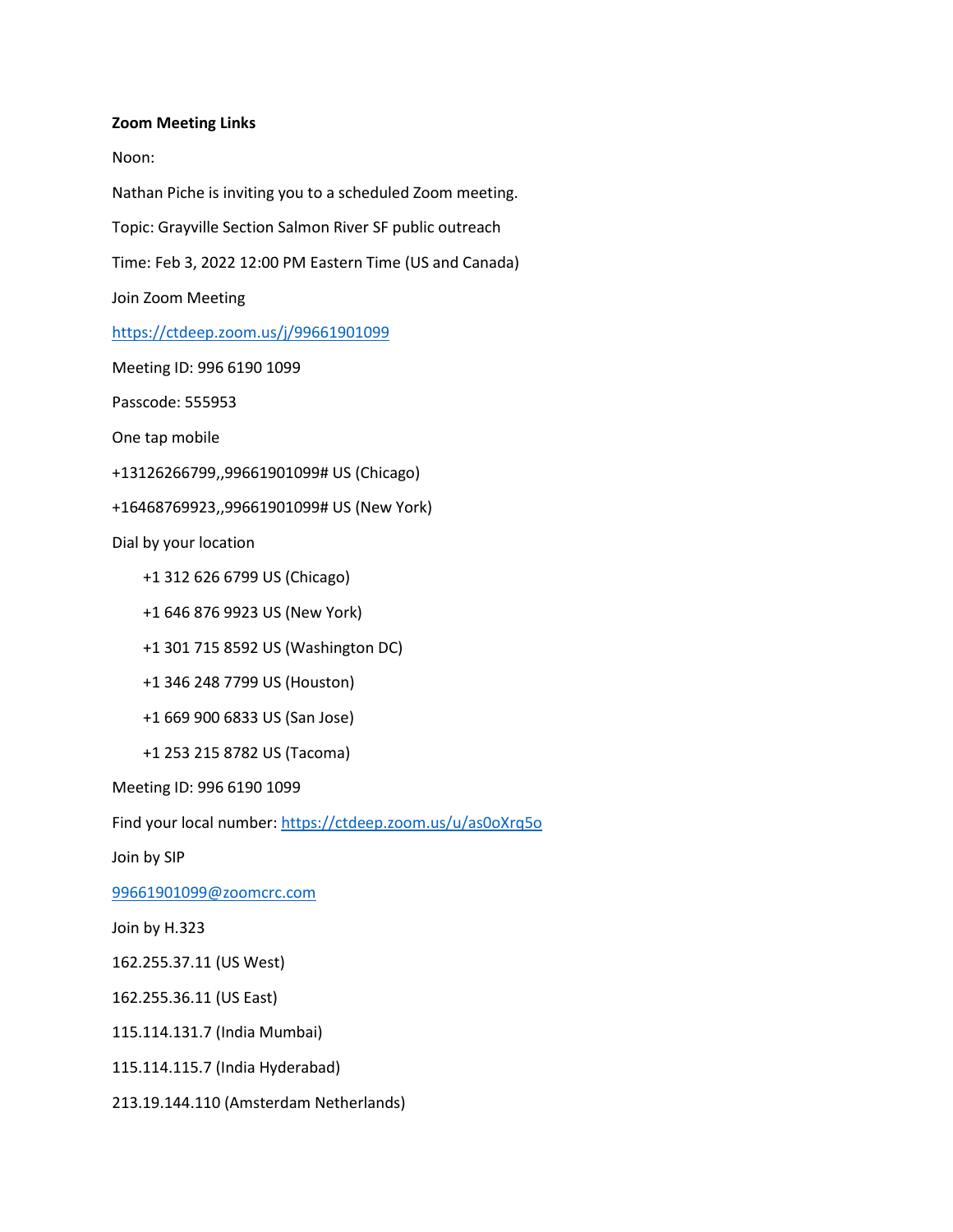213.244.140.110 (Germany)

103.122.166.55 (Australia Sydney)

103.122.167.55 (Australia Melbourne)

149.137.40.110 (Singapore)

64.211.144.160 (Brazil)

149.137.68.253 (Mexico)

69.174.57.160 (Canada Toronto)

65.39.152.160 (Canada Vancouver)

207.226.132.110 (Japan Tokyo)

149.137.24.110 (Japan Osaka)

Meeting ID: 996 6190 1099

Join by Skype for Business

<https://ctdeep.zoom.us/skype/99661901099>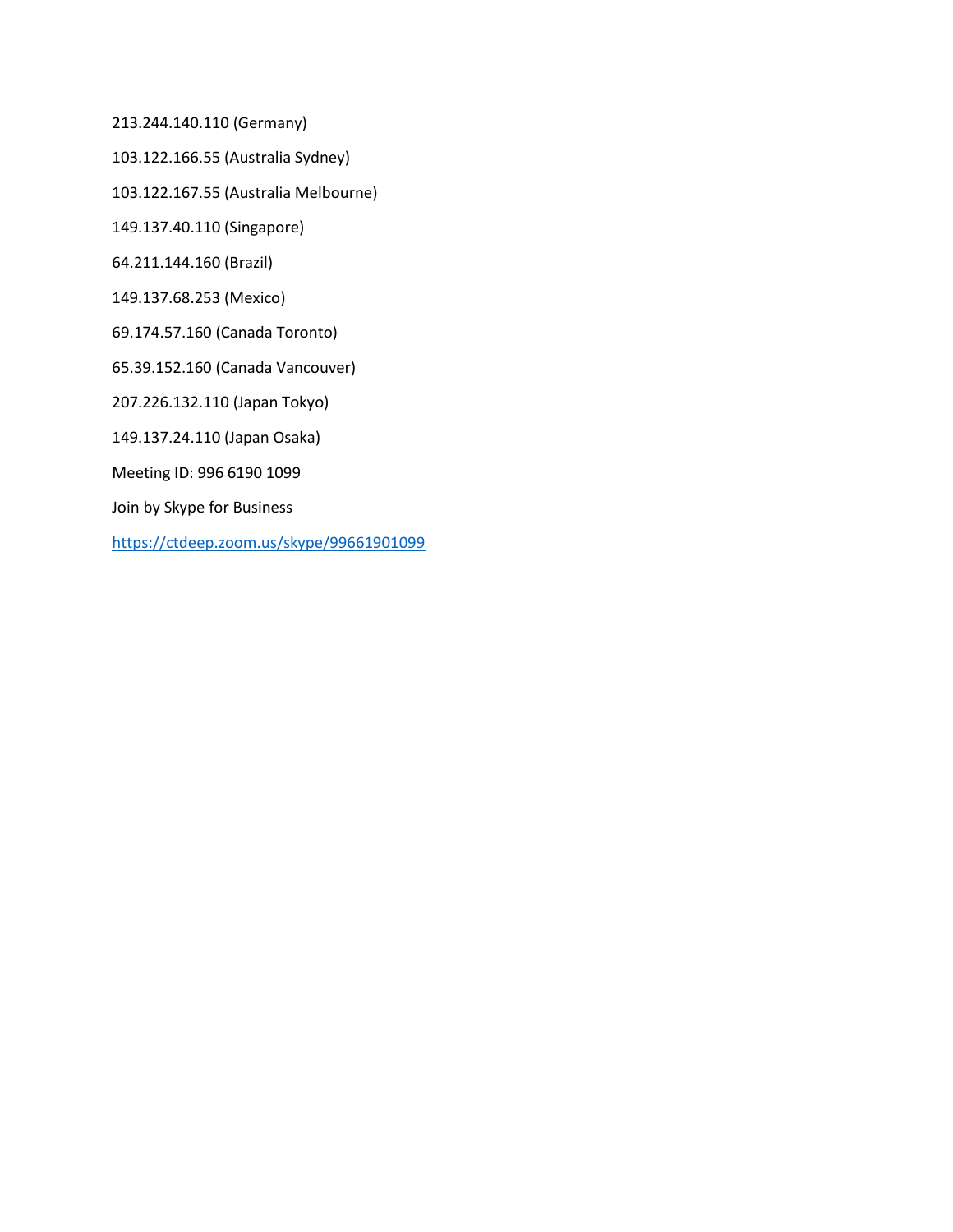#### 7:00 pm

Nathan Piche is inviting you to a scheduled Zoom meeting.

Topic: Grayville Section of Salmon River SF - public outreach

Time: Feb 3, 2022 07:00 PM Eastern Time (US and Canada)

Join Zoom Meeting

<https://ctdeep.zoom.us/j/99606246842?pwd=VktHc2dQdFgvZ1U5ZjQ4MGJjSkVYQT09>

Meeting ID: 996 0624 6842

Passcode: 842987

One tap mobile

+13126266799,,99606246842# US (Chicago)

+16468769923,,99606246842# US (New York)

Dial by your location

+1 312 626 6799 US (Chicago)

- +1 646 876 9923 US (New York)
- +1 301 715 8592 US (Washington DC)
- +1 346 248 7799 US (Houston)
- +1 669 900 6833 US (San Jose)
- +1 253 215 8782 US (Tacoma)

Meeting ID: 996 0624 6842

Find your local number[: https://ctdeep.zoom.us/u/aiJY8XQlr](https://ctdeep.zoom.us/u/aiJY8XQlr)

Join by SIP

[99606246842@zoomcrc.com](mailto:99606246842@zoomcrc.com)

Join by H.323

162.255.37.11 (US West)

162.255.36.11 (US East)

115.114.131.7 (India Mumbai)

115.114.115.7 (India Hyderabad)

213.19.144.110 (Amsterdam Netherlands)

213.244.140.110 (Germany)